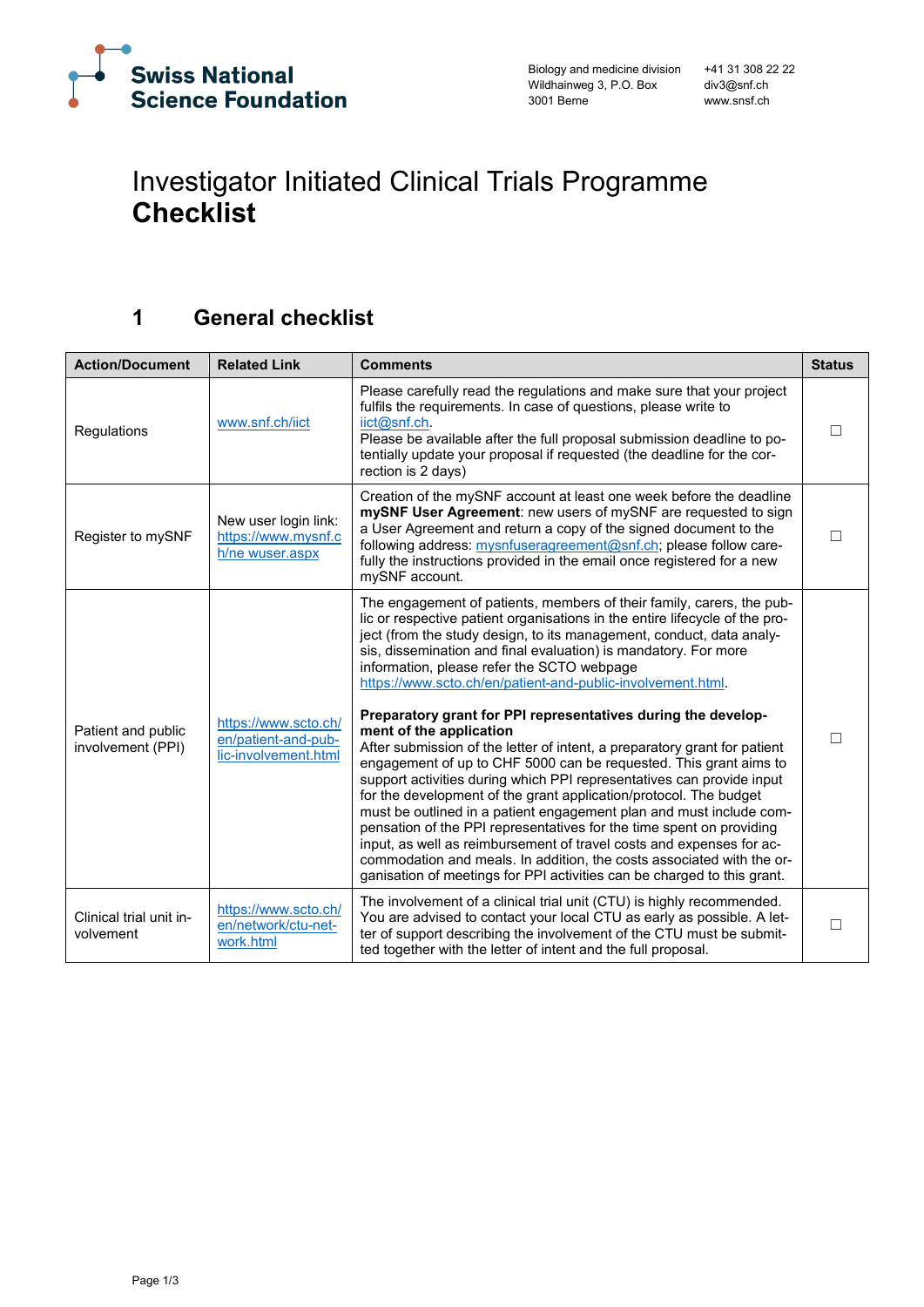# $\overline{r}^T$ SNSF

### **2 Letter of intent**

| <b>Action/Document</b>                       | <b>Related Link</b>       | <b>Comments</b>                                                                                                                                                                                                                                                                                                                                           | <b>Status</b> |
|----------------------------------------------|---------------------------|-----------------------------------------------------------------------------------------------------------------------------------------------------------------------------------------------------------------------------------------------------------------------------------------------------------------------------------------------------------|---------------|
| Letter of intent                             | <b>Template</b>           | Use the provided template; in the patient engagement plan outline the<br>activities planned during the preparation of the full proposal and indi-<br>cate the budget required that you then enter into mySNF<br>All text must be written in English                                                                                                       | П             |
| CV and publication<br>list of all applicants | <b>Instructions</b>       | For each applicant (main and co-applicants) please upload two sepa-<br>rate documents:<br>1. CV and major scientific achievements (each part must not<br>exceed 2 pages; overall max. 4 pages); name the docu-<br>ment "CV [applicant's name].pdf"<br>2. Research output list of the last 5 years; name the docu-<br>ment "Output [applicant's name].pdf" | Г             |
| Support letter of<br>CTU                     | N/A                       | If a clinical trial unit is involved in the grant application, please provide<br>a letter of support confirming their participation                                                                                                                                                                                                                       | П             |
| Personal data                                | https://www.mysnf.c<br>h/ | Please provide the personal data of all applicants for a formal eligibil-<br>ity check ( <i>i.e.</i> employment, institution, function).                                                                                                                                                                                                                  | П             |
| Application data                             |                           | Please provide some general information on your project: title, starting<br>date, duration, research field, summary, institution                                                                                                                                                                                                                          | П             |
| Requested funding                            |                           | Please enter the approximate lump sum required to conduct the trial<br>outlined in the letter of intent. No further details or cost break-down<br>necessary at this point.                                                                                                                                                                                |               |

#### **3 Preparatory grant for PPI representatives during the development of the application**

| <b>Action/Document</b> | <b>Related Link</b> | <b>Comments</b>                                                                                                                                                                                                      | <b>Status</b> |
|------------------------|---------------------|----------------------------------------------------------------------------------------------------------------------------------------------------------------------------------------------------------------------|---------------|
| Personal data          | https://www.mysnf.c | Please provide the personal data of all applicants.                                                                                                                                                                  |               |
| Application data       |                     | Please provide some general information on the pre-application grant:<br>title, starting date, duration, research field, summary, institution<br>Note: maximum duration 01.06.2022-31.10.2022 (5 months)             |               |
| Requested funding      |                     | If required and properly justified in the patient engagement plan (part<br>of the letter of intent), you can enter here the budget for involving PPI<br>representatives during the preparation of the full proposal. |               |